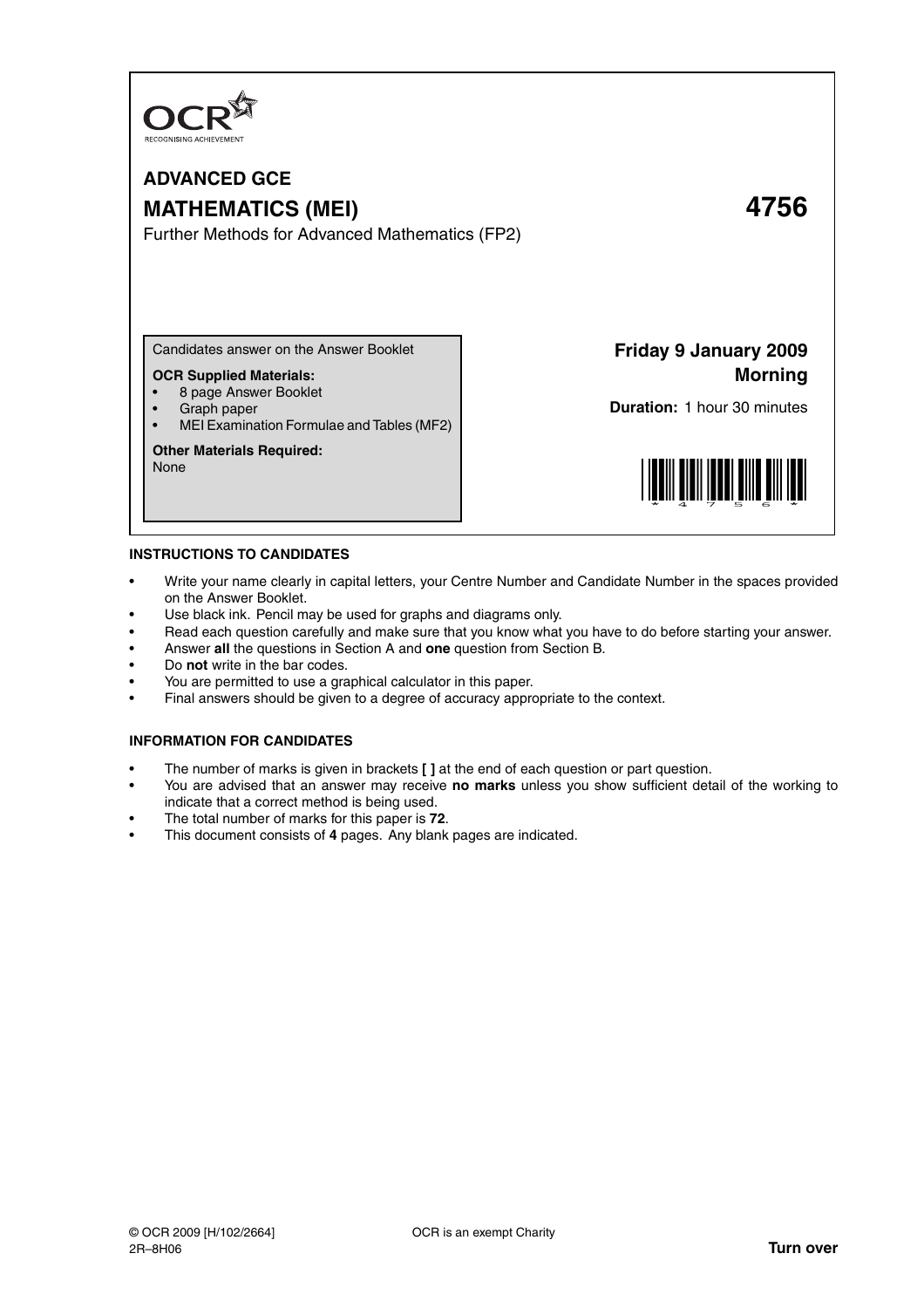# **Section A** (54 marks)

## **Answer all the questions**

**1 (a) (i)** By considering the derivatives of cos *x*, show that the Maclaurin expansion of cos *x* begins

$$
1 - \frac{1}{2}x^2 + \frac{1}{24}x^4.
$$
 [4]

**(ii)** The Maclaurin expansion of sec *x* begins

$$
1 + ax^2 + bx^4,
$$

where *a* and *b* are constants. Explain why, for sufficiently small  $x$ ,

$$
(1 - \frac{1}{2}x^2 + \frac{1}{24}x^4)(1 + ax^2 + bx^4) \approx 1.
$$

Hence find the values of *a* and *b*. **[5]**

**(b)** (i) Given that 
$$
y = \arctan\left(\frac{x}{a}\right)
$$
, show that  $\frac{dy}{dx} = \frac{a}{a^2 + x^2}$ . [4]

**(ii)** Find the exact values of the following integrals.

(A) 
$$
\int_{-2}^{2} \frac{1}{4 + x^2} dx
$$
 [3]

(B) 
$$
\int_{-\frac{1}{2}}^{\frac{1}{2}} \frac{4}{1+4x^2} dx
$$
 [3]

**2** (i) Write down the modulus and argument of the complex number  $e^{j\pi/3}$ . . **[2]**

**(ii)** The triangle OAB in an Argand diagram is equilateral. O is the origin; A corresponds to the complex number  $a = \sqrt{2}(1 + j)$ ; B corresponds to the complex number *b*.

Show A and the two possible positions for B in a sketch. Express  $a$  in the form  $re^{j\theta}$ . Find the two possibilities for *b* in the form *r*e jθ . **[5]**

(iii) Given that  $z_1 =$  $\sqrt{2}e^{j\pi/3}$ , show that  $z_1^6$  $_1^6$  = 8. Write down, in the form  $re^{j\theta}$ , the other five complex numbers z such that  $z^6 = 8$ . Sketch all six complex numbers in a new Argand diagram. **[6]** 

Let  $w = z_1 e^{-j\pi/12}$ .

- **(iv)** Find *w* in the form *x* + j*y*, and mark this complex number on your Argand diagram. **[3]**
- (v) Find  $w^6$ , expressing your answer in as simple a form as possible.  $[2]$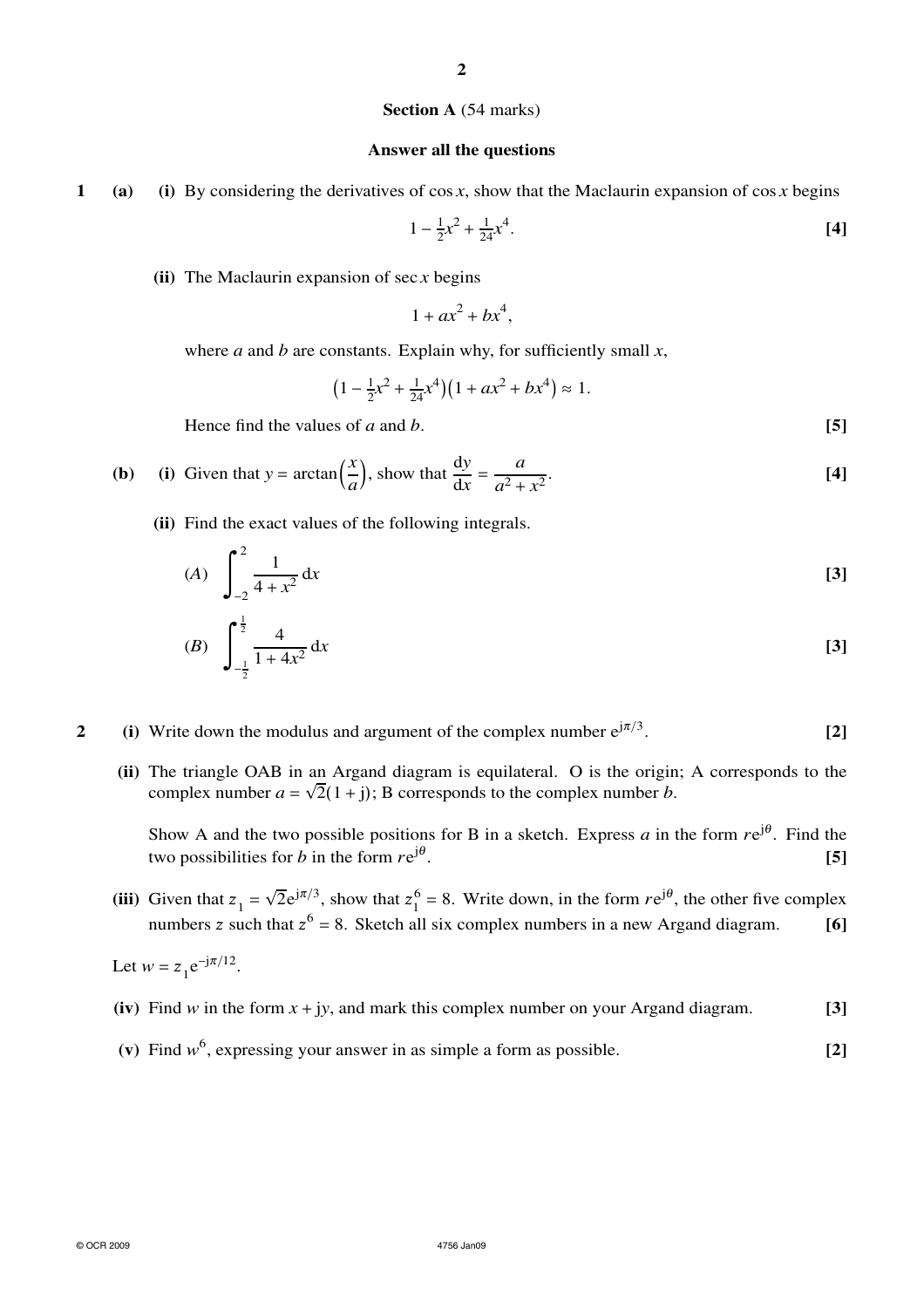- **3** (a) A curve has polar equation  $r = a \tan \theta$  for  $0 \le \theta \le \frac{1}{3}$  $\frac{1}{3}\pi$ , where *a* is a positive constant.
	- **(i)** Sketch the curve. **[3]**
	- (ii) Find the area of the region between the curve and the line  $\theta = \frac{1}{4}$  $\frac{1}{4}\pi$ . Indicate this region on your sketch. **[5]**
	- **(b) (i)** Find the eigenvalues and corresponding eigenvectors for the matrix **M** where

$$
\mathbf{M} = \begin{pmatrix} 0.2 & 0.8 \\ 0.3 & 0.7 \end{pmatrix} .
$$
 [6]

**(ii)** Give a matrix **Q** and a diagonal matrix **D** such that  $M = QDQ^{-1}$ . . **[3]**

# **Section B** (18 marks)

### **Answer one question**

# *Option 1: Hyperbolic functions*

**4 (a) (i)** Prove, from definitions involving exponentials, that

$$
\cosh^2 x - \sinh^2 x = 1. \tag{2}
$$

- **(ii)** Given that  $\sinh x = \tan y$ , where  $-\frac{1}{2}$  $\frac{1}{2}\pi < y < \frac{1}{2}$  $\frac{1}{2}\pi$ , show that
	- (*A*)  $\tanh x = \sin y$ ,

$$
(B) \quad x = \ln(\tan y + \sec y). \tag{6}
$$

**(b)** (i) Given that 
$$
y = \operatorname{artanh} x
$$
, find  $\frac{dy}{dx}$  in terms of x.

Hence show that 
$$
\int_{-\frac{1}{2}}^{\frac{1}{2}} \frac{1}{1 - x^2} dx = 2 \operatorname{artanh} \frac{1}{2}.
$$
 [4]

- $(iii)$  Express  $\frac{1}{1}$  $\frac{1}{1-x^2}$  in partial fractions and hence find an expression for  $\int \frac{1}{1-x^2}$  $\frac{1}{1-x^2}$  dx in terms of logarithms. **[4]**
- **(iii)** Use the results in parts **(i)** and **(ii)** to show that artanh  $\frac{1}{2} = \frac{1}{2}$  $\frac{1}{2} \ln 3.$  [2]